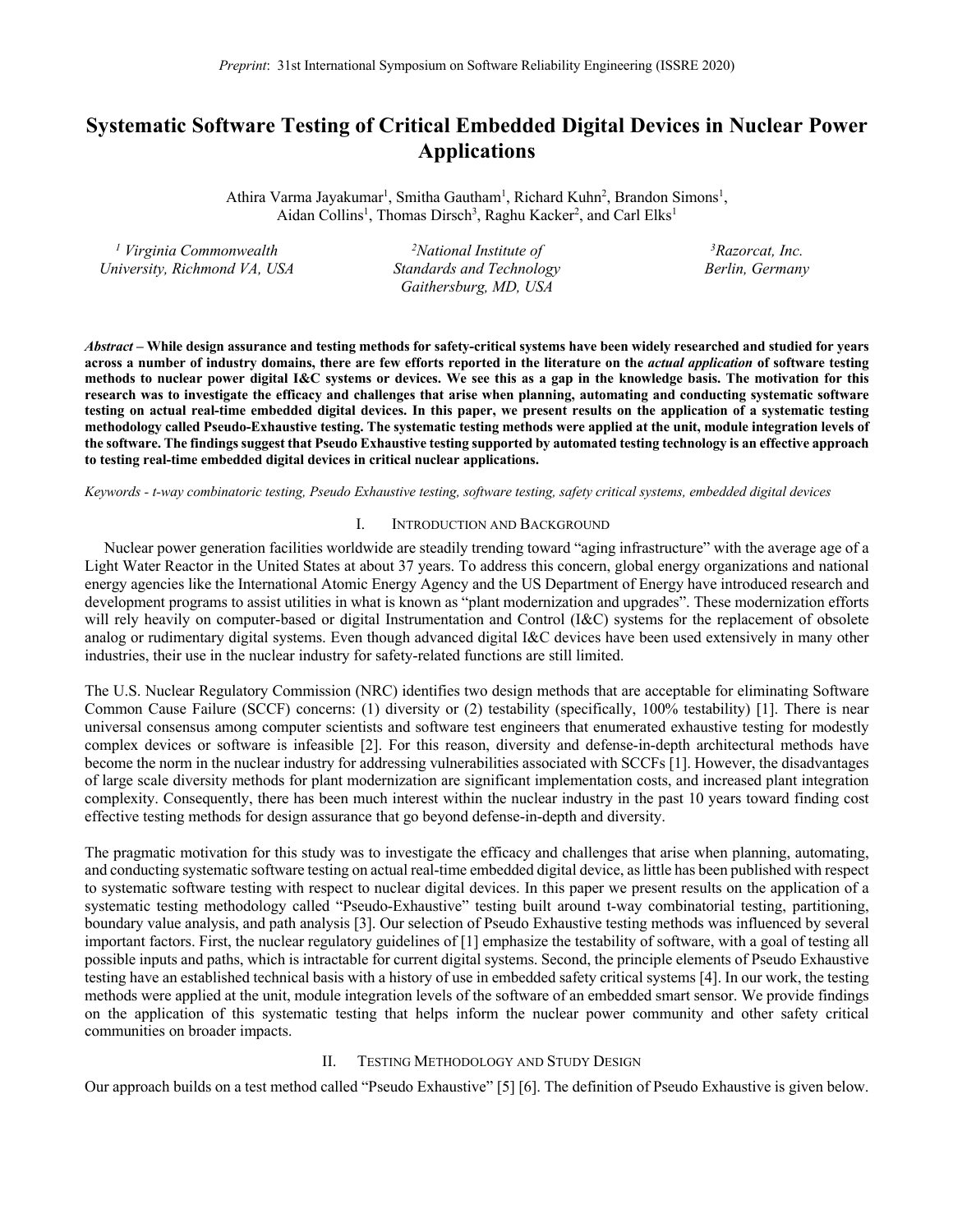**Definition**: *Pseudo Exhaustive* - Software testing is considered bounded or Pseudo exhaustive when well-formed relations between input space and state space allow the testable state space to be reduced – enabling a feasible testable set. The key assumption is that the state space reduction process must preserve the properties of and among the elements from the original state space.

Our realization of Pseudo Exhaustive testing combines a number of testing techniques to satisfy the above definition. Specifically, our test methodology is organized around the following well-accepted methods: Equivalence partitioning, Boundary Value analysis, t-way combinatorial tests and Path analysis (MC/DC criteria).

 In order to construct a well-formed input space model we employ equivalence partitioning and Boundary Value Analysis (BVA) sampling methods to pre-analyze the software prior to generating t-way tests. Next, t-way "covering" test suites are generated from the reduced input model. Research conducted by National Institute of Standards and Technology (NIST) [5] on software failures for diverse application domains (e.g. aerospace, medical, finance, IT, etc.) strongly indicate that a majority of software failures are induced by interaction faults arising from the interaction of just a few parameters, mostly by two and three levels of interaction. In our study, experimentation is performed by varying the interaction strength *t* of the combinatorial testing and by varying the set of representative values *v* for an input partition space. The number of t-way combinatorial tests that is necessary has been shown to be proportional to [7]*.*

number of tests  $\triangleq v^t \log n$  (1)

where  $\nu$  is the value span of the input variables or parameter  $(n)$ , and  $n$  is the number of inputs parameters, and  $t$  is the number of interactions between parameters. The outcome evaluation from these tests are conducted using an oracle or by utilizing assertions implanted in the code. The outcomes from these experiments include the Pass/Fail results of the tests, various coverage metrics, and the identification of flaws.

#### *A. Combinatorial Testing via Coverage Analysis*

One of the underlying assumptions for effective t-way combinatorial testing is developing an input model that is comprehensive in reaching all regions of the decision logic on the software. One way to achieve this is by *coverage path analysis*. Coverage path analysis involves measuring the structural aspects of the program using several metrics like branch coverage, statement coverage, Modified Condition/Decision Coverage (MC/DC) coverage. Ourstudy process aims at achieving >95% MC/DC coverage. Previous works have studied the relationship between combinatorial coverage and structural coverage with respect to the completeness of test suites [8].

*Branch coverage condition*: A test set provides 100% branch coverage for t-way conditionals if  $M_t + B_t > 1$ , where  $M_t =$ minimum combinatorial coverage at level t, and  $B_f$ =minimum proportion of t-way combinations that is guaranteed to trigger a branch within the code, where all variables in decision predicates have values from the variable set with minimum coverage characteristic *Mt*. [8]

On the basis of this theorem, it can be asserted that test suites based on covering arrays which have a minimum combinatorial coverage of 100%, would always result in branch coverage of 100% if the input model is sufficient and complete. Input model deficiencies are thereby caught through branch coverage analysis. Since we employ MC/DC coverage analysis which subsumes branch coverage, therefore our approach is sound. Finally, the systematic testing of the software architecture follows the wellknown unit test, integration test, and system test paradigm [9]. Safety standards such as IEC 61508, ISO 62626, and DO-178B and so on highly recommend this type of systematic testing for high levels of design assurance.

# III. REPRESENTATIVE EMBEDDED DEVICE – THE VCU SMART SENSOR

The Embedded Digital Device we use for this study is a Smart Sensor, which is representative of the type used in nuclear power applications [3 appendix B]. The hardware platform uses the ARM Cortex-M4 processor featuring 2MB of Flash Memory. The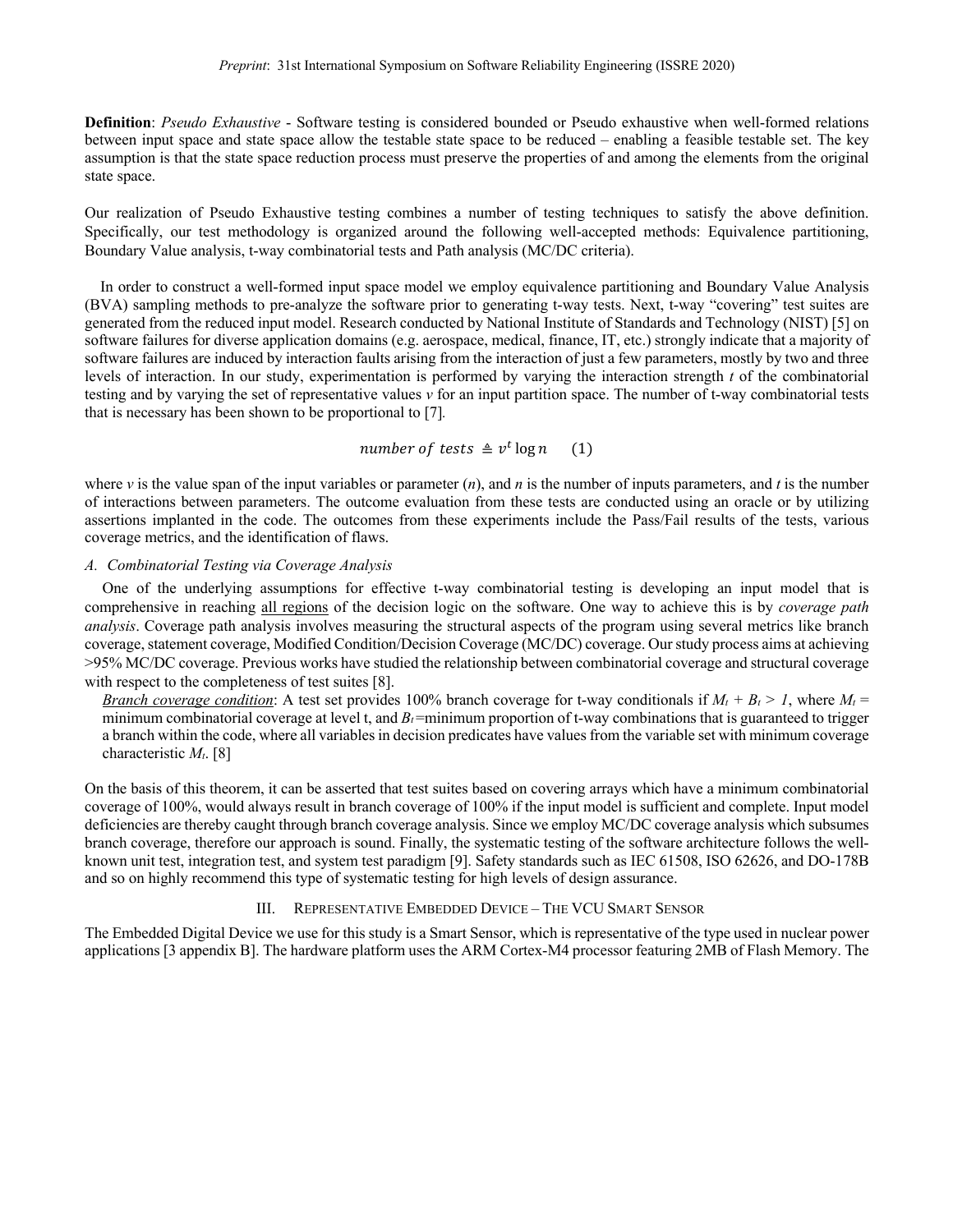application software is hosted by the ChibiOS real-time operating system to ensure the proper scheduling and execution of all periodic tasks within the system, which are handled by a priority-based scheduler.



**Error! Reference source not found.**1 shows the program data flow of the software components of the VCU Smart Sensor in its testing environment context, including the threads and communication protocols used to transmit data between modules. One of the critical threads is ms5611 thread, which is responsible for reading sensor head data and processing it. During the first phase of our research, we focused our testing strategy on the MS5611 thread.



Figure 2: Basic flow of the ms5611\_thread functions.

The basic flow of the ms5611 application thread is shown in Figure 22. The get current pressure function takes the raw temperature and pressure values from the sensor in the form of 32-bit unsigned integer values as inputs. The function processes the raw values and translates into pressure value, in Pascals. The kalman\_filter function performs the Kalman Filter calculations in order to reduce noise. A floating-point value for the measured pressure values, prior to kalman filter calculations is used as the input, while the output is a floating-point value for the pressure values, following the kalman filter calculations. For both the functions get\_current\_pressure and ms5611\_kalman\_filter, test oracles were created to verify that they function as expected.

# IV. TESTBED ARCHITECTURE

Our goal was to apply our test methodology on real hardware operating at real-time speeds. Our test bed architecture in Fig. 3 shows the basic workflow, the tools, hardware components and test artifacts necessary to conduct the real-time systematic testing experiments on the smart sensor. The three major tools used in our testbed are (1) Razorcat's TESSY, (2) National Institute of Standards and Technology (NIST) ACTS tool, and (3) Keil Interactive Debugger. TESSY, developed by Razorcat is an automated testing tool for safety critical embedded systems software [10]. TESSY provides test automation management for unit testing, integration testing directly on real-time embedded hardware. The ACTS tools from US NIST provide capabilities to automatically generate effective t-way combinatorial test cases. Additionally, ACTS has features to support for BVA, event sequence testing, covering array generation.

The Keil interactive debugger software is the interface between TESSY software and the target hardware. TESSY exploits the ARM Serial Wire Debugger (SWD) port which enables test vectors to be directly executed on target HW, and offers an unobtrusive extraction and monitoring of program data that includes I/O data, local and global variables, state variables, conditionals and guards. Referring to Fig. 3, the necessary C/C++ source files are loaded into the TESSY tool. TESSY analyzes the source files and populates all the local functions, external functions, external variables, global variables and macros. TESSY's classification tree editor facilitates BVA and equivalence partitioning, to confine the input domain into a tractable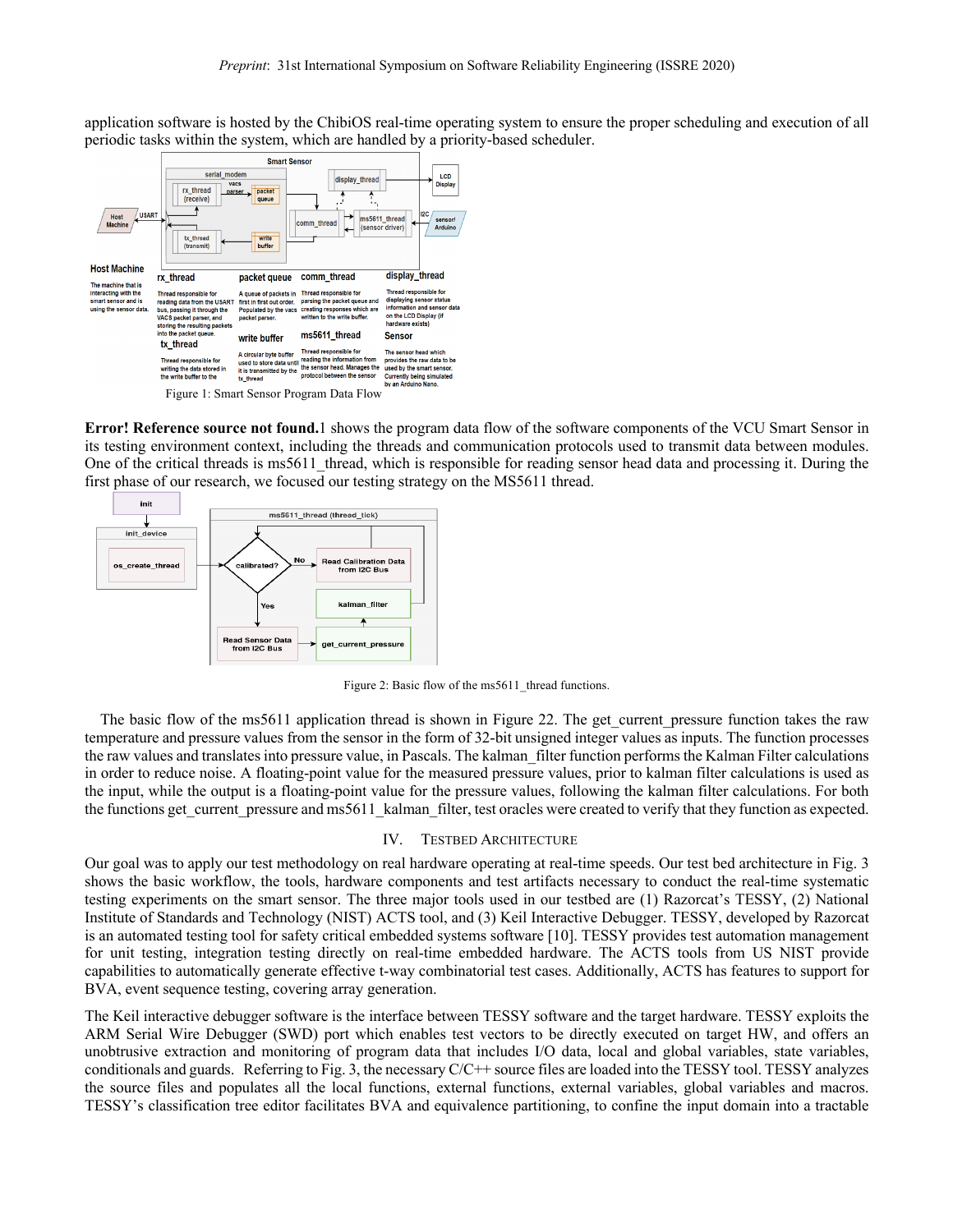set of values. The Software requirements, software design documents and the datatypes of the variables identified by Tessy during source code analysis guide the testers in creating various classes to represent equivalence partitions of the input domain and sub classes to feed in the boundary values for each partition. These representative test input data values fed into the classification tree are then exported from TESSY into excel and xml files.



 A custom script parses the Tessy exported xml file, which contains all the test data values, and converts it into input language that the ACTS tool can recognize. After importing the input model information that contains the input parameters (n) and their values (v), and further feeding in the required interaction level ( $t = 2$  to 6) and parameter constraints if any into ACTS, the tool is run to produce t-way tests that contain all t-way combinations of input values that are specified in the classification tree in TESSY. The t-way test cases exported from ACTs are translated back into TESSY import format by a translation script. To address the oracle issue, algorithm/equations can be inserted into TESSY Epilogue and Prologue function which allows for automatic 'expected output' calculation during runtime. These functions act like a "shell" for automating the comparison of oracle to actual results. To support diversity in our oracle module we synthesized a kalman filter from MATLAB and Simulink and auto-generated the code from those models. TESSY runs test cases directly on the actual Smart sensor target by interfacing with the Keil debugger. The real time values of program data from the software are collected with the help of TESSY's inbuilt timestamp mechanism and compared with the fed in oracle data. The final step in the workflow after the initial test execution is the coverage analysis. MC/DC coverage data is generated in TESSY. This coverage data information is used to enhance tests to improve the code coverage as shown in Fig. 4. Low coverage due to uncovered branches involving more than t variables, can be improved by generating a higher t-way interaction test vectors in ACTs. In some cases, an incomplete input model could be the reason for low coverage - for example, due to essential parameters or necessary values for testing being not considered during input model creation.



Figure 4: Coverage Analysis and Optimization process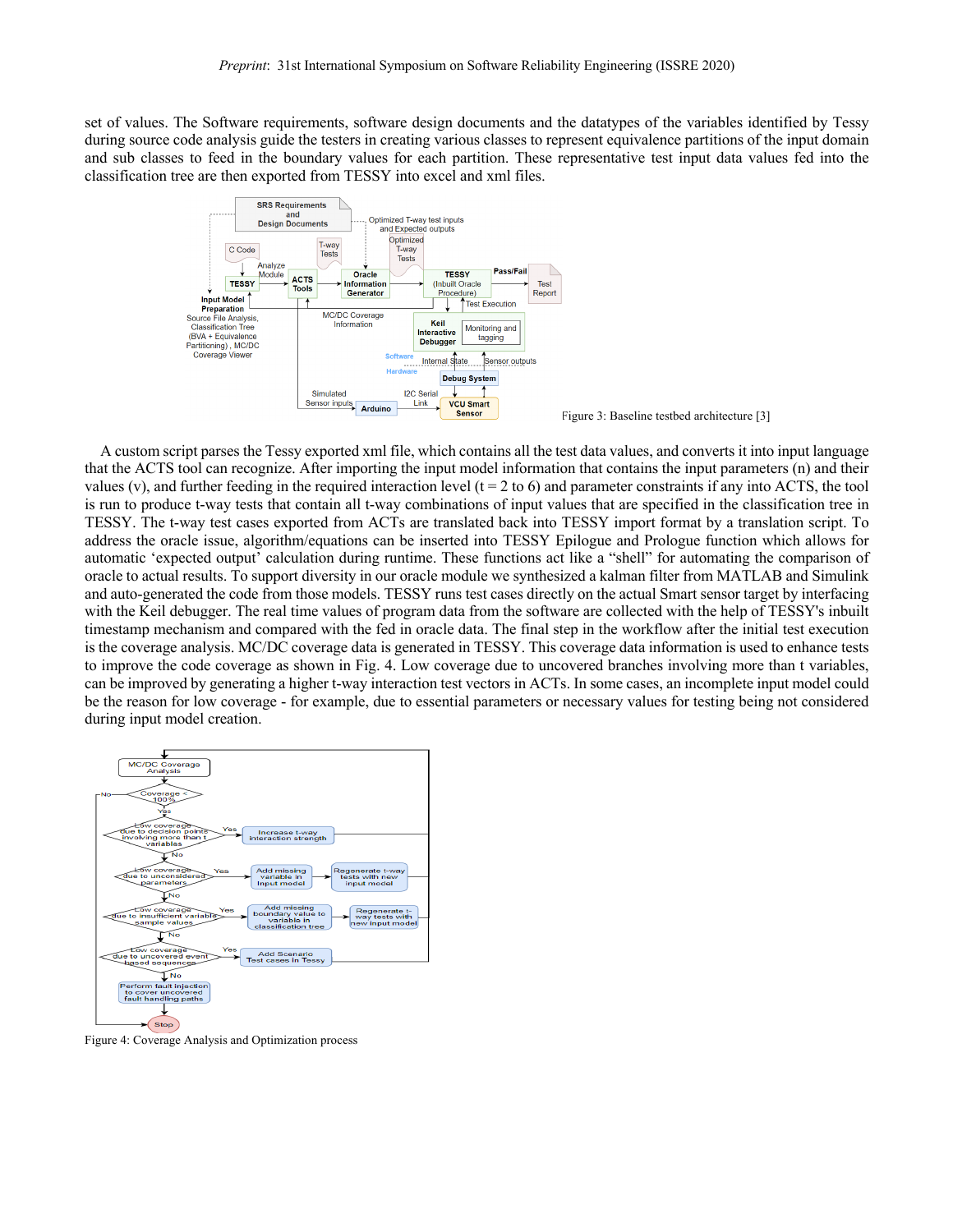# V. RESULTS OF PRELIMINARY TESTING

Our testing on thread functions starts with the baseline test of 2-way combinatorial testing which then proceeds to 3, 4, 5 and 6-way tests. The main objective of the test experiments was to identify the level of *t* at which 100% of the interaction faults in the embedded software are detected cumulatively. Our experiments revealed that all the defects identified in the smart sensor software were found at the 2-way combinatorial testing level. This is not a general result, rather specific to the nature of the logic interactions in the smart sensor software. However, it is confirmatory evidence to other findings that suggest most faults are detected at lower interaction levels. The second aim was to analyze the impact of combinatorial testing on path coverage and thereby fault detection capability. On the thread functions that we conducted our experiments, a high 100% branch coverage was obtained at the baseline 2-way testing level itself [3].

**Error! Reference source not found.** presents the summary of results for unit testing on two functions; (1) get current pressure, and (2) Kalman filter within the ms5611 thread in the smart sensor software. The number of test vectors rose exponentially with increase in t, as anticipated based on the relationship formula (1). The number of values sampled for each variable varies between variables and depends on their respective input domain and their usage in the code. The average value of variable values was around 7 values/variable. From the data collected, it can be seen that on average it took 400ms to execute and evaluate a single test directly on the target hardware. The achievable test productivity with this methodology was about 210,000 test vectors/day which is noteworthy when considering actual testing on a physical HW platform. The combinatorial unit tests were successful enough to uncover three native bugs (as shown in

| <b>Function</b>         | T     | <b>Testing Type</b> | <b>Testing Method</b> | Coverage                          | # Tests | Time               | Pass/Fail | #              |
|-------------------------|-------|---------------------|-----------------------|-----------------------------------|---------|--------------------|-----------|----------------|
|                         |       |                     |                       |                                   |         |                    |           | <b>Defects</b> |
| get current<br>pressure | $T=2$ | Unit                | BVA, T-way, MC/DC     | Statement=100% MC/DC=100%         | 21      | $< 1$ min          | 21/0      |                |
|                         | $T=3$ | Unit                | BVA, T-way, MC/DC     | Statement=100% MC/DC=100%         | 76      | l min              | 76/0      |                |
|                         | $T=4$ | Unit                | BVA, T-way, MC/DC     | Statement=100% MC/DC=100%         | 285     | $2.3 \text{ min}$  | 285/0     |                |
|                         | $T=5$ | Unit                | BVA, T-way, MC/DC     | Statement=100% MC/DC=100%         | 870     | 8 min              | 870/0     |                |
|                         | $T=6$ | Unit                | BVA, T-way, MC/DC     | Statement=100% MC/DC=100%         | 2411    | $15 \text{ min}$   | 2411/0    |                |
|                         | $T=2$ | Unit                | BVA, T-way, MC/DC     | Statement= $100\%$ MC/DC= $100\%$ | 48      | $< 1$ min          | 42/6      | $\overline{2}$ |
| kalman filt<br>er       | $T=3$ | Unit                | BVA, T-way, MC/DC     | Statement= $100\%$ MC/DC= $100\%$ | 316     | $3 \text{ min}$    | 276/40    | 2              |
|                         | $T=4$ | Unit                | BVA, T-way, MC/DC     | Statement=100% MC/DC=100%         | 1608    | $12.4 \text{ min}$ | 1389/219  | 2              |
|                         | $T=5$ | Unit                | BVA, T-way, MC/DC     | Statement=100% MC/DC=100%         | 7776    | 59.1 mins          | 5855/1921 | 2              |
|                         |       |                     |                       |                                   | 9748    |                    |           |                |

 Another interesting bug caught by the combinatorial tests, which was not expected, is a potential buffer overflow vulnerability that existed in the get current pressure code. Such an error could be triggered by a hardware fault or exploited by a cyber-attack. We found test cases with raw pressure value greater than the maximum 24 bits (3 bytes) value '16777215' was expected to fail. But they ended up with 'Passed' results because the input buffer was allowed to overflow.

TABLE 2), in the smart sensor software that had been in use for years.

Few test cases resulted in 'Infinite' value test outcomes when the kalman filter computations ended up in 'division by zero'.

The 'infinity' output value is an undesirable outcome and revealed that the code was missing a check to ensure that the divisor is not zero before performing division. Another issue identified was the missing overflow checks during float computations which resulted in 'Not a Number' outcomes for few testcases. 'NaN' (Not a Number) is an undefined result obtained when the processor attempts a 0/0 or Inf/Inf computation. A check for an overflow during computations and saturating the result to the maximum value of the float datatype 3.40282E+38 could prevent the computation result from ending up in infinity thereby avoiding infinity and undefined final outputs. These severe bugs seem to have appeared due to the deficiency of robust coding practices.

| <b>Function</b>         | T     | <b>Testing Type</b> | <b>Testing Method</b> | Coverage                          | # Tests | Time              | Pass/Fail | #              |
|-------------------------|-------|---------------------|-----------------------|-----------------------------------|---------|-------------------|-----------|----------------|
|                         |       |                     |                       |                                   |         |                   |           | <b>Defects</b> |
| get current<br>pressure | $T=2$ | Unit                | BVA, T-way, MC/DC     | Statement= $100\%$ MC/DC= $100\%$ | 21      | $\leq 1$ min      | 21/0      |                |
|                         | $T=3$ | Unit                | BVA, T-way, MC/DC     | Statement= $100\%$ MC/DC= $100\%$ | 76      | min               | 76/0      |                |
|                         | $T=4$ | Unit                | BVA, T-way, MC/DC     | Statement= $100\%$ MC/DC= $100\%$ | 285     | $2.3 \text{ min}$ | 285/0     |                |
|                         | $T=5$ | Unit                | BVA, T-way, MC/DC     | Statement= $100\%$ MC/DC= $100\%$ | 870     | 8 min             | 870/0     |                |
|                         | $T=6$ | Unit                | BVA, T-way, MC/DC     | Statement= $100\%$ MC/DC= $100\%$ | 2411    | $15 \text{ min}$  | 2411/0    |                |
|                         | $T=2$ | Unit                | BVA, T-way, MC/DC     | Statement= $100\%$ MC/DC= $100\%$ | 48      | $\leq 1$ min      | 42/6      |                |

TABLE 1: SUMMARY OF RESULTS[3]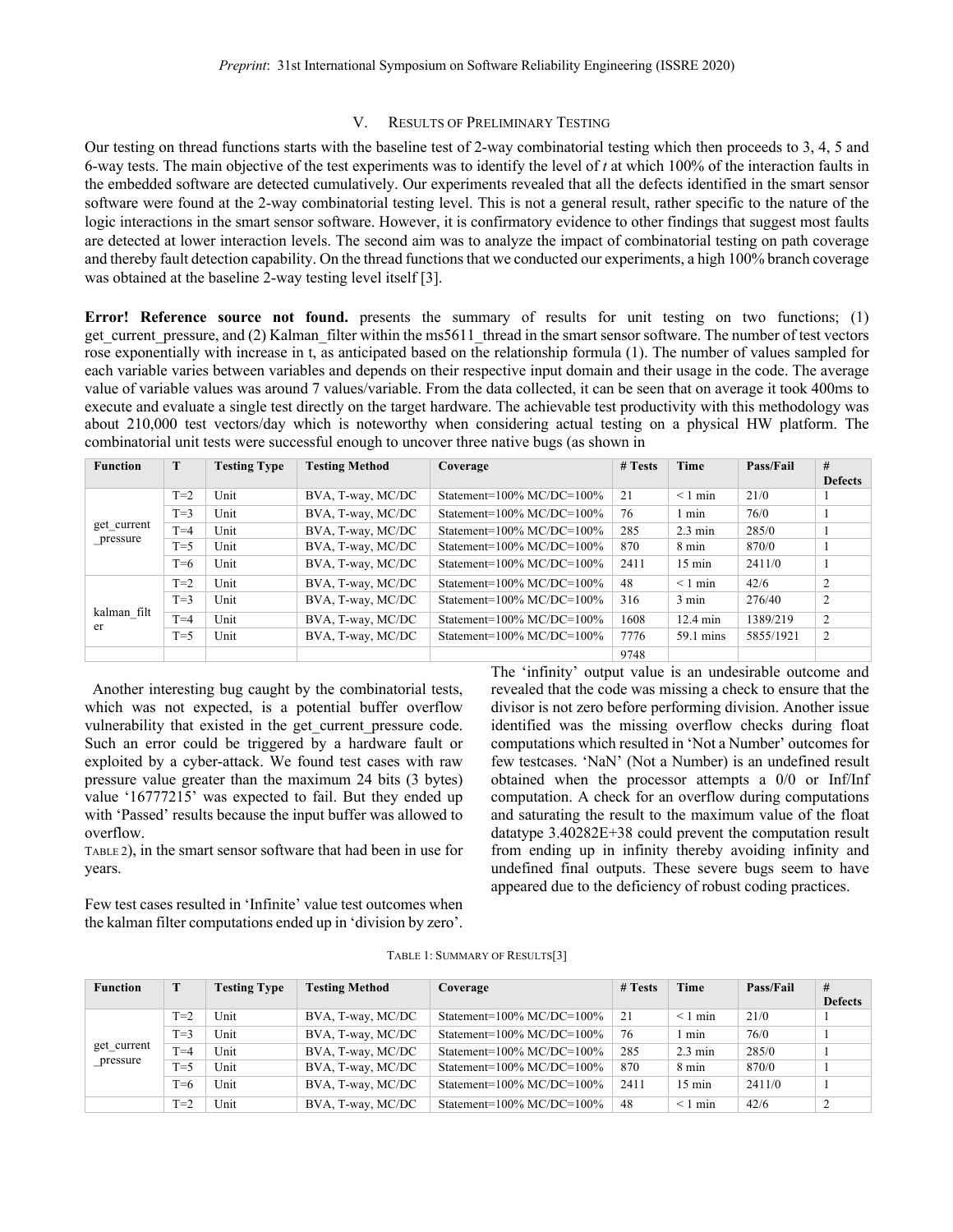|             | $T=3$   | Unit | BVA, T-way, MC/DC | Statement= $100\%$ MC/DC= $100\%$ | 316  | 3 min              | 276/40    | ∼ |
|-------------|---------|------|-------------------|-----------------------------------|------|--------------------|-----------|---|
| kalman filt | $T = 4$ | Unit | BVA, T-way, MC/DC | Statement= $100\%$ MC/DC= $100\%$ | 1608 | $12.4 \text{ min}$ | 1389/219  |   |
| er          | $T=5$   | Unit | BVA, T-way, MC/DC | Statement= $100\%$ MC/DC= $100\%$ | 7776 | 59.1 mins          | 5855/1921 |   |
|             |         |      |                   |                                   | 9748 |                    |           |   |

 Another interesting bug caught by the combinatorial tests, which was not expected, is a potential buffer overflow vulnerability that existed in the get current pressure code. Such an error could be triggered by a hardware fault or exploited by a cyber-attack. We found test cases with raw pressure value greater than the maximum 24 bits (3 bytes) value '16777215' was expected to fail. But they ended up with 'Passed' results because the input buffer was allowed to overflow.

TABLE 2 SOFTWARE ISSUES IDENTIFIED BY TESTING [3]

| <b>Issues</b>              | <b>Software</b> | Caught by                |  |  |
|----------------------------|-----------------|--------------------------|--|--|
|                            | <b>Function</b> |                          |  |  |
| Missing Divide by Zero     | ms5611 kalma    | 2-way combinatorial unit |  |  |
| check                      | n filter        | testing                  |  |  |
| Missing Overflow check     | ms5611 kalma    | 2-way combinatorial unit |  |  |
| in float computations      | n filter        | testing                  |  |  |
| Function processes input   | ms5611 get cu   | 2-way combinatorial unit |  |  |
| values outside valid range | rrent pressure  | testing                  |  |  |

In addition to verifying the handling of program data in threads/functions using combinatorial testing, the sequence of function calls (at the right time and right order) within a thread must be validated with robust test sets to determine if race conditions or disordering of events can occur. To verify event-based sequences and validate the correctness of the thread functions that have a number of external and local function calls driven by control flow logic, sequence-based tests were formulated in TESSY's Sequence editor. Sequence-based tests help to validate the temporal behavior of the indefinitely running threads scheduled by the real-time operating system (RTOS). Due to page limitations, we do not go into details of this testing we refer the reader to [3]. Testing of call graph execution sequence was more intricate and challenging as we had to interact with RTOS scheduler while it invoked tasks in the correct order and accurately emulate the function call order as per the call graphs. We found no faults in the sequencing of the function calls.

# VI. CHALLENGES

The major challenges we faced are discussed below. One significant challenge we encountered was developing the testbed architecture to conduct the study. As the multipronged testing approach involved multiple tools and software (ACTS, Tessy, Keil uvision), we had to build an intricate workflow to interconnect them in order to ensure an efficient testing process. The challenge in testing real-time systems is that they need to be tested in the temporal domain as well as the value domain. Testing in the temporal domain implies the need to issue inputs at a precise time instance i.e. beginning of the scan cycle, controlling the state of the SW object at the start of the test execution and observing the timing of the result at the end of execution. These tests were complicated to develop as it required detailed knowledge of the control flow sequencing.

One other challenge we faced during our study is the identification of a reliable oracle to validate the correctness of the test results. Several approaches were explored. TESSYs option to feed in the oracle algorithm as userspecific C code, provides an automated dynamic oracle information generator. But this method could lose its efficiency when it comes to larger and more complex software. Another interesting approach was to use a diverse version of the software algorithm from which the reference values to verify the DUT can be derived. Simulink was used to create a kalman filter model and then embed the generated code as the oracle algorithm into TESSY.

Input model preparation consumed the most time in the entire test process as it is not an automated process. BVA and equivalence partitioning of inputs require a detailed knowledge about the usage of the input parameters within the code. We found pointer to structures, pointer to pointers and structure with pointer members being abundantly used in the code and being passed across functions. Such constructs can cause misinterpretations of the code and result in incomplete or incorrect input models to be prepared by the testers. This can further reduce the software coverage achieved with the tests.

### VII. FINDINGS AND RECOMMENDATIONS

The overall goal of this research was to investigate pseudoexhaustive testing as a suitable method for testing safetycritical embedded software in the context of nuclear power applications. As a broad indicator of the method, we discovered three native defects in the code that were latent for some time, and in one case the defect was there for years. In conducting this study, we compiled a number of findings, limitations, and recommendations which we feel are informative to the community. We summarize a few of these below.

**Finding 1**: *Confirmatory evidence to previous studies*. The results we obtained on interaction faults provide farther evidence that most faults are found at lower levels of interaction (level 2 or 3). These findings provide guideposts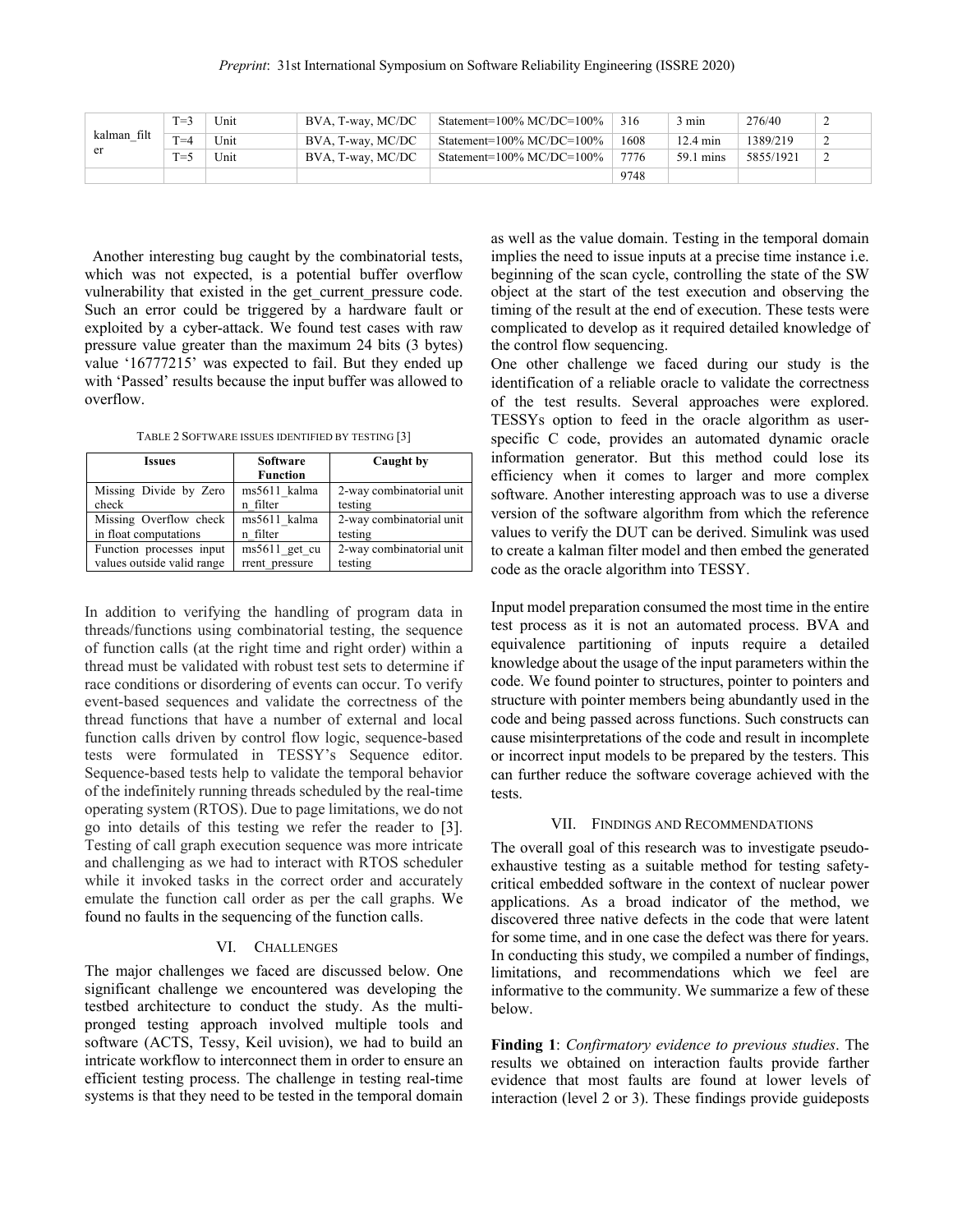on the strength of t-way interactions that should be considered when conducting testing.

**Finding 2***: t-way and path coverage analysis are highly synergistic*. The combination of t-way and path analysis (MC/DC) is a compelling approach for reasoning about "completeness" - when to stop testing. Path coverage analysis provides direct feedback to the strength of the testing. With a given coverage goal, deficiencies in the input model and the t-way interaction strength can be found via path analysis.

**Finding 3**: *Conducting tests on actual HW platforms requires highly coordinated testbed and tool support*. Pseudoexhaustive testing of the type we conducted has a lot of moving parts. As such, test automation tools for test generation and management of tests directly on real-time embedded hardware are necessary.

**Finding 4**: *Efficacy of the approach appears to be suitable for safety critical nuclear applications*. Although research is continuing, and results are preliminary, the evidence suggests that Pseudo exhaustive testing provides the type of rigor required for certification of safety critical SW within nuclear applications.

**Limitations**: *White Box testing and control-oriented software*. The testing methodology we present is a white box testing approach and it requires access to requirements, specifications, and source code documents by a testing entity or authority. In addition, it seems to work best for controloriented software, i.e. SW that has computations organized around modes, configurations, and decision logic.

### **Recommendations (farther needs**)

An interesting aspect of combinatorial test methods is that they allow tight integration with approaches to test oracle generation, including conventional model-based test generation, and some novel approaches as well. Instantiating a model with values from a covering array, then generating counterexamples from property claims makes it possible to produce matching inputs and expected outputs **Error! Reference source not found.**. Methods developed for input model validation can be used with covering arrays to partially automate oracle generation as well [11]. Similarly, methods and tools to facilitate automated assistance with respect to constructing the input testing model would be significant gain in overall testing productivity for complex embedded applications. This aspect of the work consumed about 50% of the effort.

#### VIII. RELATED WORK

 Recent work by Kuhn et al. [7] [5] [12] studied the effectiveness of Combinatorial Testing (CT) in a variety of application domains, from critical systems (aircraft collision avoidance TCAS to web browsers). Their research has consistently shown that about 20%–70% of software faults were triggered by single parameters, about 50%–95% of faults were triggered by two or fewer parameters, and about

15% were triggered by three or more parameters. Recent work by this group has considered how sequences can be tested via CT [13], comparing t-way CT testing with random testing, and methods for generating test cases and oracles [14].

 Woods et al [15] propose and demonstrate using hierarchical mutation testing methods on smart sensor platform for nuclear power applications. This work focused on the efficacy and power of model-based testing to develop test vectors for detecting a variety of postulated design faults. Diao [16] describes the benefits and necessary features for automated software testing to be productive. Guerra et al [17] describe process safety justification approaches and specific techniques that can be used in the justification of a smart instruments' software.

Disclaimer: *Certain products may be identified in this document, but such identification does not imply recommendation by NIST, nor that the products identified are necessarily the best available for the purpose.*

#### **REFERENCES**

- [1] U. N. R. Commission, "Guidance for Evaluation of Diversity and Defense-in-Depth in Digital Computer-Based Instrumentation and Control Systems," *Branch Technical Position*, pp. 7–19, 2007.
- [2] R. W. Butler and G. B. Finelli, "The infeasibility of quantifying the reliability of life-critical real-time software," *IEEE Transactions on Software Engineering*, vol. 19, no. 1, pp. 3–12, Jan. 1993.
- [3] C. Elks, A. Jayakumar, A. Collins, R. Hite, T. Karles, C. Deloglos, B. Simmons, A. Tantawy, S. Gautham*.*, "Preliminary Results of a Bounded Exhaustive Testing Study for Software in Embedded Digital Devices in Nuclear Power Applications," Idaho National Laboratory U.S. Department of Energy Office of Nuclear Energy report INL/EXT-19-55606, Sep. 2019.
- [4] J. D. Hagar, T. L. Wissink, D. R. Kuhn, and R. N. Kacker, "Introducing Combinatorial Testing in a Large Organization," *Computer*, vol. 48, no. 4, pp. 64–72, Apr. 2015.
- [5] D. Kuhn and V. Okum, "Pseudo-Exhaustive Testing for Software," in *2006 30th Annual IEEE/NASA Software Engineering Workshop*, Columbia, MD, USA, Apr. 2006, pp. 153–158.
- [6] K. Sullivan, J. Yang, D. Coppit, S. Khurshid, and D. Jackson, "Software Assurance by Bounded Exhaustive Testing," p. 10.
- [7] D. Richard Kuhn, Renee Bryce, Feng Duan, Laleh Sh. Ghandehari, Yu Lei, and Raghu N. Kacker, "Combinatorial Testing: Theory and Practice | Semantic Scholar," *Advances in computers, Elsevier*, vol. 99, pp. 1–66, 2015.
- [8] R. Kuhn, R. N. Kacker, Y. Lei, and D. Simos, "Input Space Coverage Matters," *Computer*, vol. 53, no. 1, pp. 37–44, Jan. 2020.
- [9] K. H. Pries and J. M. Quigley, *Testing Complex and Embedded Systems*. CRC Press, 2018.
- [10] "TESSY Test System Razorcat Development GmbH." https://www.razorcat.com/en/product-tessy.html (accessed Feb. 29, 2020).
- [11] D. R. Kuhn, R. N. Kacker, Y. Lei, and J. Torres-Jimenez, "Equivalence class verification and oracle-free testing using two-layer covering arrays," in *2015 IEEE Eighth International Conference on Software Testing, Verification and Validation Workshops (ICSTW)*, Apr. 2015, pp. 1–4.
- [12] D. R. Kuhn, I. D. Mendoza, R. N. Kacker, and Y. Lei, "Combinatorial Coverage Measurement Concepts and Applications," in *2013 IEEE Sixth International Conference on Software Testing, Verification and Validation Workshops*, Luxembourg, Luxembourg, Mar. 2013, pp. 352–361.